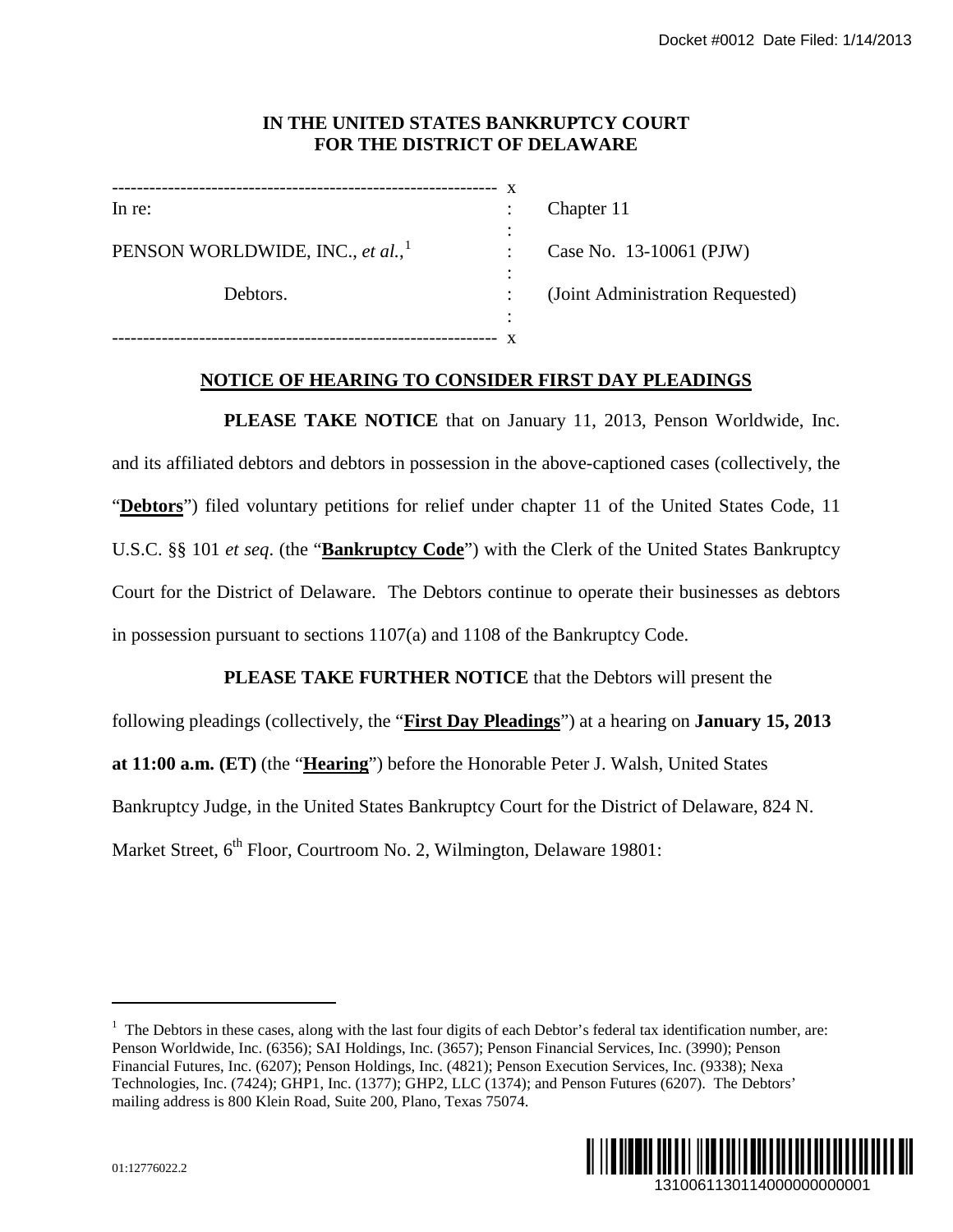## **FIRST DAY PLEADINGS**

- 1. Motion for Order Authorizing Joint Administration [D.I. 3; 1/11/13]
- 2. Application for an Order Pursuant to 28 U.S.C. § 156(c), Bankruptcy Rule 2002(f) and Local Rule 2002-1(f) to Authorize the Retention and Employment of Kurtzman Carson Consultants LLC as Claims and Noticing Agent *Nunc Pro Tunc* to the Petition Date [D.I. 4; 1/11/13]
- 3. Motion for Interim and Final Orders (I) Prohibiting Utility Companies from Altering, Refusing, or Discontinuing Utility Services, (II) Deeming Utility Companies Adequately Assured of Future Performance, and (III) Establishing Procedures for Determining Adequate Assurance of Payment [D.I. 5; 1/11/13]
- 4. Motion for an Order (I) Approving Continued Use of the Debtors' Existing Cash Management System, (II) Authorizing Use of Existing Bank Accounts and Checks, (III) Waiving the Requirements of 11 U.S.C. § 345(b) on an Interim Basis, and (IV) Authorizing and Granting Administrative Expense Status to Postpetition Claims for Intercompany Transactions [D.I. 6; 1/11/13]
- 5. Motion for an Order (A) Authorizing, but Not Directing, the Debtors to Pay Certain Prepetition Wages, Compensation, and Employee Benefits and Continue Payment of Wages, Compensation, and Employee Benefits in the Ordinary Course of Business; and (B) Authorizing and Directing Applicable Banks and Other Financial Institutions to Process and Pay All Checks Presented for Payment and to Honor All Funds Transfer Requests Made by the Debtors Relating to the Foregoing [D.I. 7; 1/11/13]

**PLEASE TAKE FURTHER NOTICE** that, in addition to the documents listed

above, the Debtors have filed with the Court the following document:

Declaration of Bryce B. Engel in Support of Chapter 11 Petitions and Requests for First Day Relief [D.I. 2; 1/11/13]

**PLEASE TAKE FURTHER NOTICE** that copies of all of the First Day

Pleadings will be mailed to you subsequent to the Hearing and are currently available on the

Court's website: [www.deb.uscourts.gov](http://www.deb.uscourts.gov/) and the website established by the proposed Claims

Agent for the Debtors' Chapter 11 Cases [\(www.kccllc.net/penson\)](http://www.kccllc.net/penson). If you would like to receive

copies of any of the First Day Pleadings prior to the Hearing, you may contact Troy Bollman,

Paralegal, at (302) 573-7796 or [tbollman@ycst.com.](mailto:tbollman@ycst.com) All parties wishing to participate in the